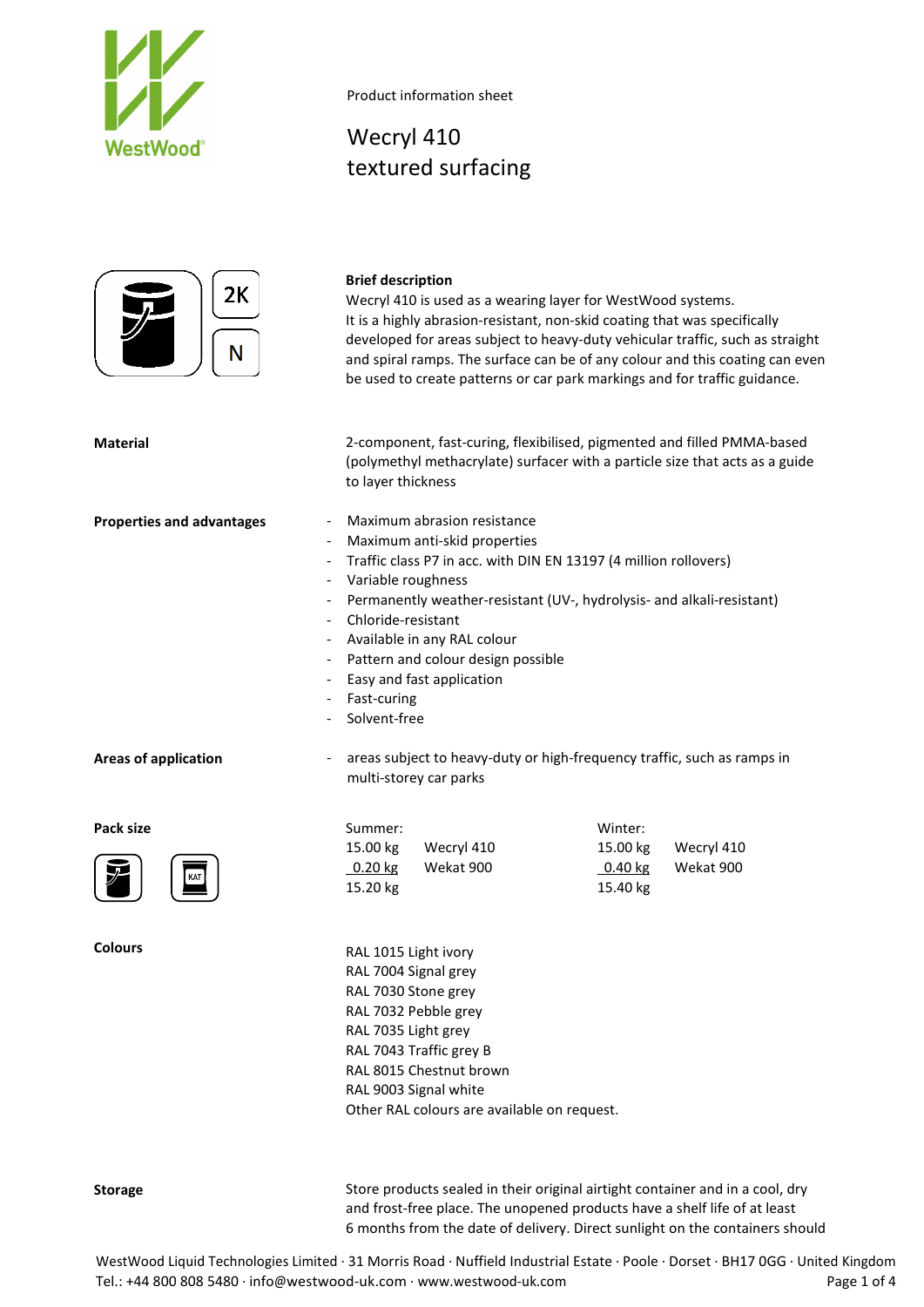

# Wecryl 410 textured surfacing

be avoided, including on site. After removing some of the contents, reseal the containers so they are airtight.

## **Application conditions Temperatures**



The product can be applied within the following temperature ranges:

| Product    | Temperature range, in °C |                |               |  |  |  |  |
|------------|--------------------------|----------------|---------------|--|--|--|--|
|            | Air                      | Substrate*     | Material      |  |  |  |  |
| Wecryl 410 | $-10$ to $+35$           | $-5$ to $+40*$ | $+3$ to $+30$ |  |  |  |  |

\* The substrate temperature must be at least 3 °C above the dew point during application and curing.

#### **Moisture**

The relative humidity must be ≤90%.

The surface to be coated must be dry and ice-free.

The surface must be protected from moisture until the coating has hardened.

|                    | Wecryl 410                 |  |  |  |  |  |
|--------------------|----------------------------|--|--|--|--|--|
|                    | (at 20 °C, 1.5% Wekat 900) |  |  |  |  |  |
| Pot life           | approx. 10 min             |  |  |  |  |  |
| Rainproof          | approx. 30 min             |  |  |  |  |  |
| Can be walked on/  |                            |  |  |  |  |  |
| overcoated         | approx. 45 min             |  |  |  |  |  |
| <b>Curing time</b> | approx. 2 hours            |  |  |  |  |  |

Higher temperatures or greater proportions of catalyst will reduce reaction times, while lower temperatures and smaller proportions of catalyst will increase reaction times.

The following table indicates the recommended amount of catalyst required to adjust the curing reaction to the temperature.

|  | Product   Substrate temperature in °C; required amounts of Wekat 900 in % w/w (guide) |
|--|---------------------------------------------------------------------------------------|
|--|---------------------------------------------------------------------------------------|

|                  | $-10$                         | $-5$ | $+3$ | 5                                       | 10 | 15          | 20                       | 25   | 30 | 35  | 40 | 45 |
|------------------|-------------------------------|------|------|-----------------------------------------|----|-------------|--------------------------|------|----|-----|----|----|
| Wecryl           |                               | 3%   | 3%   | 2%                                      | 2% | 1.5%        | 1.5%                     | 1.5% | 1% | 1%  | 1% |    |
| 410              |                               |      |      |                                         |    |             |                          |      |    |     |    |    |
| <b>Substrate</b> |                               |      |      |                                         |    | Consumption |                          |      |    |     |    |    |
| smooth           | approx. $3.50 \text{ kg/m}^2$ |      |      |                                         |    |             |                          |      |    |     |    |    |
| Density:         |                               |      |      |                                         |    |             | $1.85$ g/cm <sup>3</sup> |      |    |     |    |    |
| Skid resistance: |                               |      |      | standard application<br>R <sub>12</sub> |    |             |                          |      |    |     |    |    |
|                  |                               |      |      |                                         |    |             | honed                    |      |    | R13 |    |    |

**Consumption rates** 

**Technical data** 

**Product application Application equipment / tools** For mixing the product:

WestWood Liquid Technologies Limited · 31 Morris Road · Nuffield Industrial Estate · Poole · Dorset · BH17 0GG · United Kingdom Tel.: +44 800 808 5480 · info@westwood-uk.com · www.westwood-uk.com example are example as a page 2 of 4

## **Reaction times and required amounts of catalyst**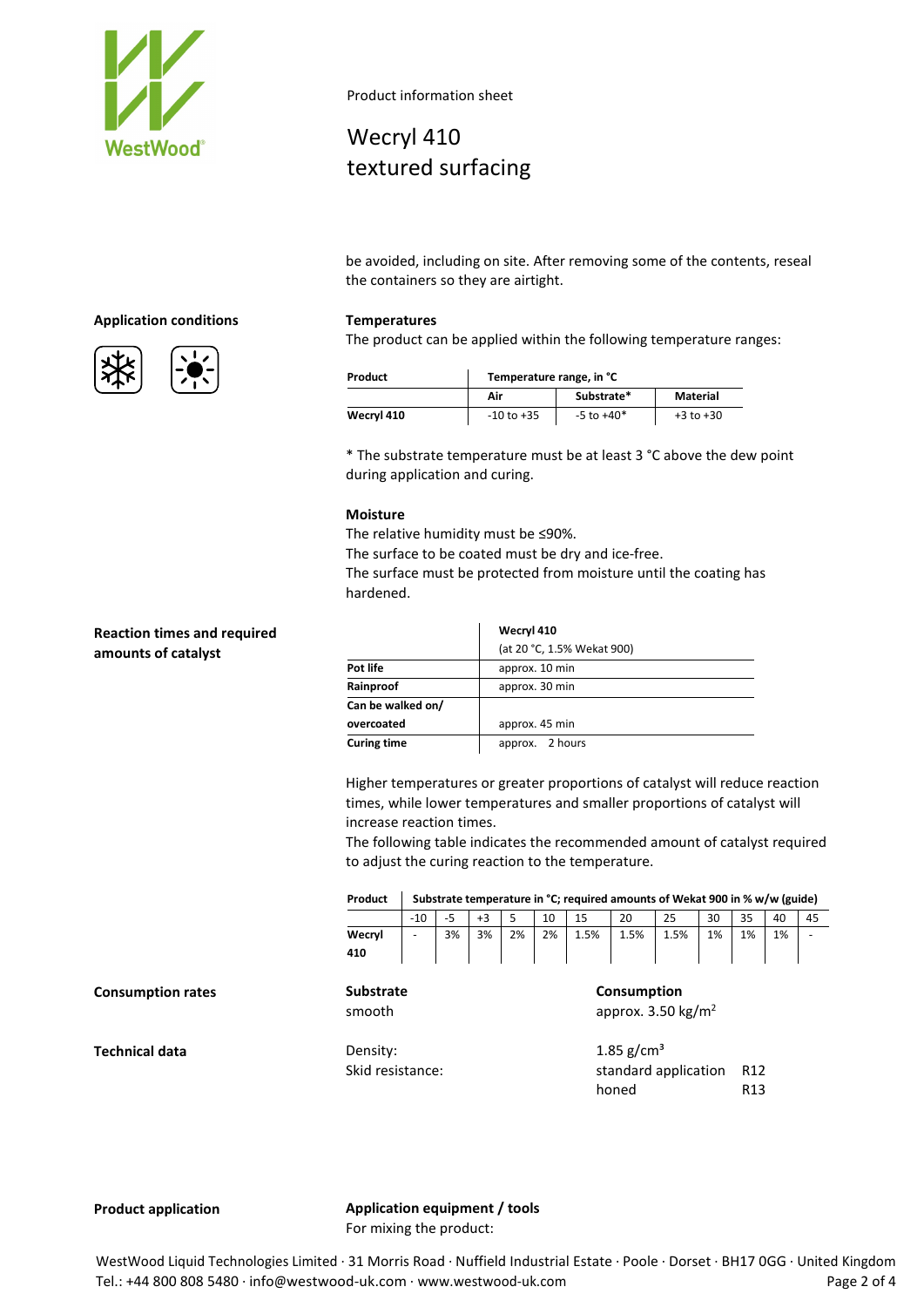

Wecryl 410 textured surfacing

Mixing tool with twin-paddle stirrer

For applying the product:

- Aluminium blade approx. 60 cm or
- smoothing trowel
- Optionally with a squeegee for laying off the surface for a more even coating

Surface treatment (optional) with:

Diamond grinding wheel

#### **Substrate preparation**

The textured surfacing can be used as a layer within WestWood systems in accordance with the installation instructions.

#### **Mixing**

First stir the tub contents thoroughly.

Then add the catalyst while stirring the resin at the slow-speed setting and mix for 2 minutes. Make sure that the product on the base and sides of the container is also mixed in. Ideally the textured coating should be repotted once and then stirred thoroughly again.

At product temperatures < 10 °C the product should be stirred for 4 minutes, as the catalyst will take longer to dissolve.

## **Application**

Spread the mixed material evenly using an aluminium blade or smoothing trowel and lay off to particle size thickness.

The advantage of using the aluminium blade is that this can minimise the otherwise normal trowel marks to create a smooth and even appearance.

#### **Reducing roughness (optional)**

The textured coating can be abraded (smoothed) once it has cured. This should preferably be done with a diamond grinding wheel. This minimises the roughness height, while still retaining high anti-skid properties, even in damp conditions.

**Cleaning If work is interrupted or when it is completed, clean the tools If work is completed, clean the tools If work is** interrupted or when it is completed, clean the tools thoroughly with WestWood Cleaning Agent within the pot life of the material (approx. 10 minutes). This can be done with a brush. Do not use the tools again until the Cleaning Agent has evaporated fully. Simply immersing the tools in the Cleaning Agent will not prevent the

material from hardening.

**Information on safety and risks** Please refer to the safety data sheets for the products used.

**General information** The above information, especially information about application of the products, is based on extensive development work as well as many years of experience and is provided to the best of our knowledge.

WestWood Liquid Technologies Limited · 31 Morris Road · Nuffield Industrial Estate · Poole · Dorset · BH17 0GG · United Kingdom Tel.: +44 800 808 5480 · info@westwood-uk.com · www.westwood-uk.com example a set the page 3 of 4